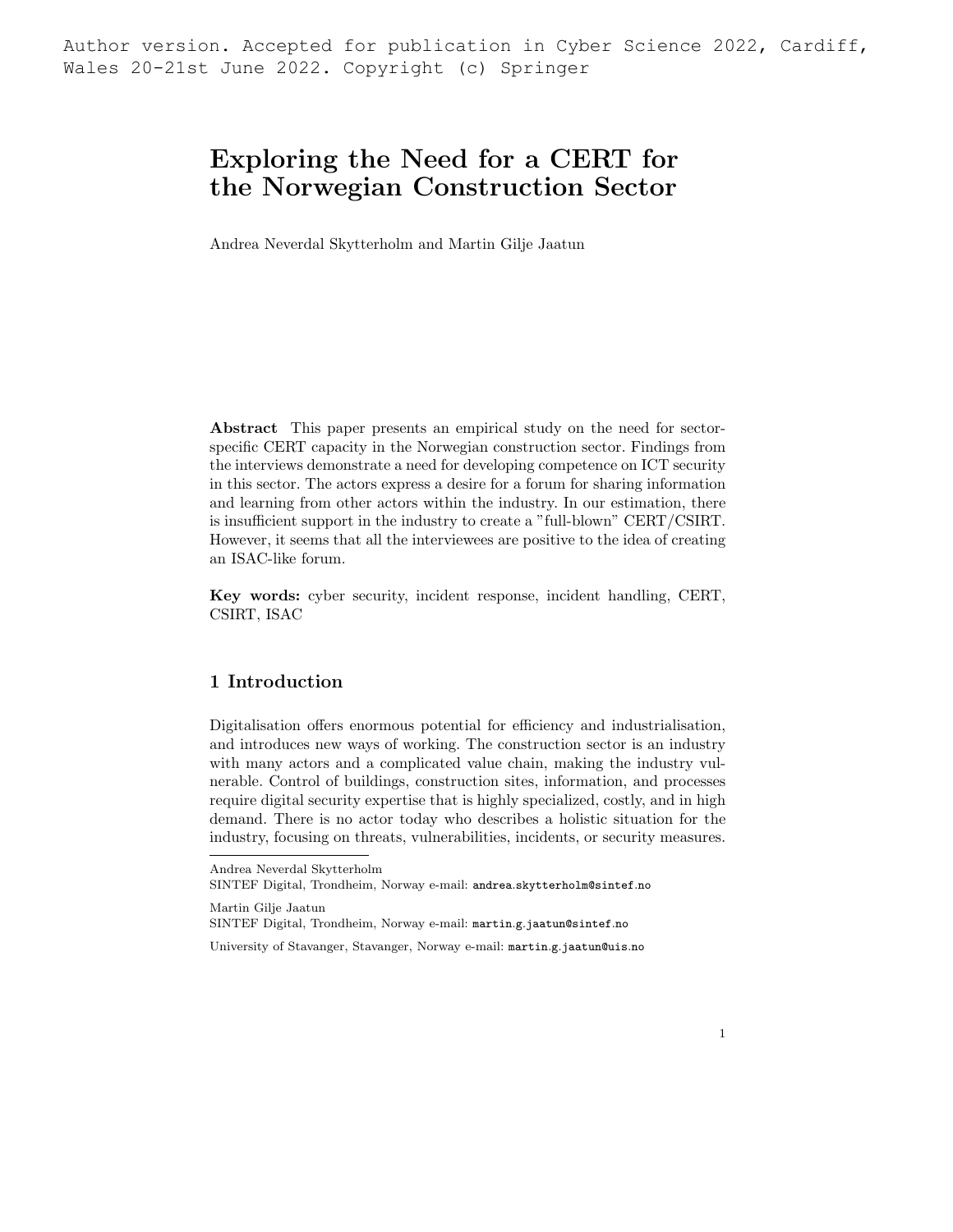The government's goal is to have response units in all sectors of society. An important task for the sector specific response unit is to ensure that all relevant actors receive correct information to be able to implement the necessary measures as quickly as possible. The sector specific response units shall be the National Cyber Security Centre's (NCSC's) contact point for ICT security incidents. Today, there is no separate sector specific response unit for the construction sector, and most actors rely on assistance from third parties to handle ICT security incidents.

This paper intends to provide an understanding of how great the need for a common collaborative security environment for the construction sector is, and what services are needed in the industry. The paper is based on interviews and a review of relevant literature and documents, along with the authors' general competence and expertise in ICT security [5, 2, 11, 12]. Seven interviews have been conducted with experts with security responsibilities from the construction sector. Also, three interviews were conducted with national emergency units for ICT security (CERT), and one interview with an ICT security services provider.

The rest of the paper is structured as follows. Section 2 present background information on the construction sector and CERT for other industries. Section 3 presents national frameworks for ICT security, and the responsibilities and tasks of sectoral response units. Section 4 presents the key findings from the interviews, and Section 5 summarises the results and identifies future work.

# 2 Background

Complex, comprehensive and integrated digital infrastructures and systems create new dependencies and vulnerabilities. The solutions must meet security requirements, the individual's privacy, and resilience. The less manual operations, and the more controlled by technology, the more the need for control of vulnerability and risk increases. At the same time, this means an increased need for assessment and management of threats.

Companies' IT departments are faced with new tasks and methods to be able to safeguard internal information, uptime, privacy, and effective work methodology in the company and together with other partners in the implementation of construction projects. At the same time, the threat landscape is increasing; it is now assumed that foreign intelligence services devote considerable resources to breaking into also Norwegian computer networks [13]. An increasing number of actors in different industries are experiencing attempts of external interference; state actors, contractors, organized criminals, and fraudsters are all hunting for information and attempting to exploit our infrastructure and services. Access to systems and access to premises are among the most important objectives of the threat actors [16].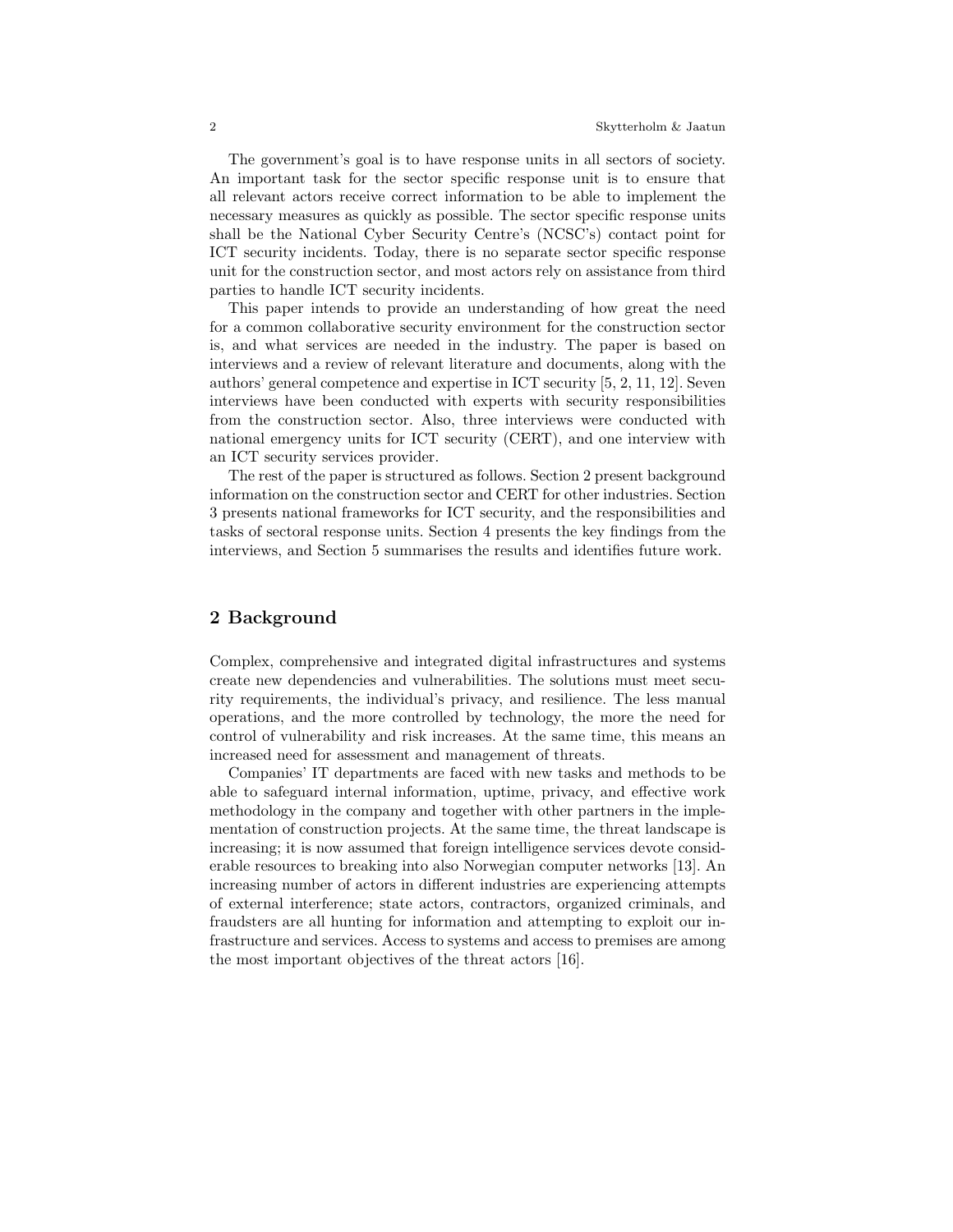The construction sector is a sector with many actors and a complicated supply and value chain. This makes the industry vulnerable. Control of buildings, construction sites, information and processes require a digital security expertise that is highly specialized, highly in demand and costs a lot. There is no actor who today describes a holistic situation picture for the industry, focusing on threats, vulnerabilities, incidents, and security measures. Nor is there a joint resource and competence centre that can support actors with notifications, information sharing or competence building. Technical analyses and technical and methodical support are up to each individual actor, without a common industry focus that can be found, for example, in KraftCERT<sup>1</sup>, Nordic FinanceCERT<sup>2</sup>, The Norwegian Maritime Cyber Resilience Centre (NORMA CYBER)<sup>3</sup> and others.

#### 2.1 Challenges specific to the construction sector

One could argue if the construction sector is any different from other sectors regarding cyber security challenges. However, Mantha, Garcia de Soto, & Karri [7] highlight several areas where the construction sector differs from other sectors, and states some vulnerabilities that are specific to the industry:

- First of all, the supply chain of the construction sector is complex. A large portion of the construction is usually being performed by subcontractors who belong small and medium-sized enterprises (SMEs), which increases the complexity of the construction supply chain networks that is responsible for the increased cyber-vulnerability of construction process.
- The construction sites changes from project to project, which implies a dynamic workplace and workflow. The ever-changing workforce makes it difficult to educate and train employees on the best cybersecurity practices.
- There are interoperability issues regarding information needed to be shared amongst different multidisciplinary teams across various platforms.
- Exchange of confidential or sensitive information may occur outside the company's network, for instance using personal computers. Also, devices used on construction sites may not be validated or monitored by the company.
- Employees come from different socio-economic classes, they have different education levels and cultural backgrounds, which causes varying level of cybersecurity knowledge and awareness. Also, restricting access to project data by placing each employee in the right category may be challenging.

<sup>1</sup> https://www.kraftcert.no/english/index.html

<sup>2</sup> https://www.nfcert.org/

<sup>3</sup> https://www.normacyber.no/en/services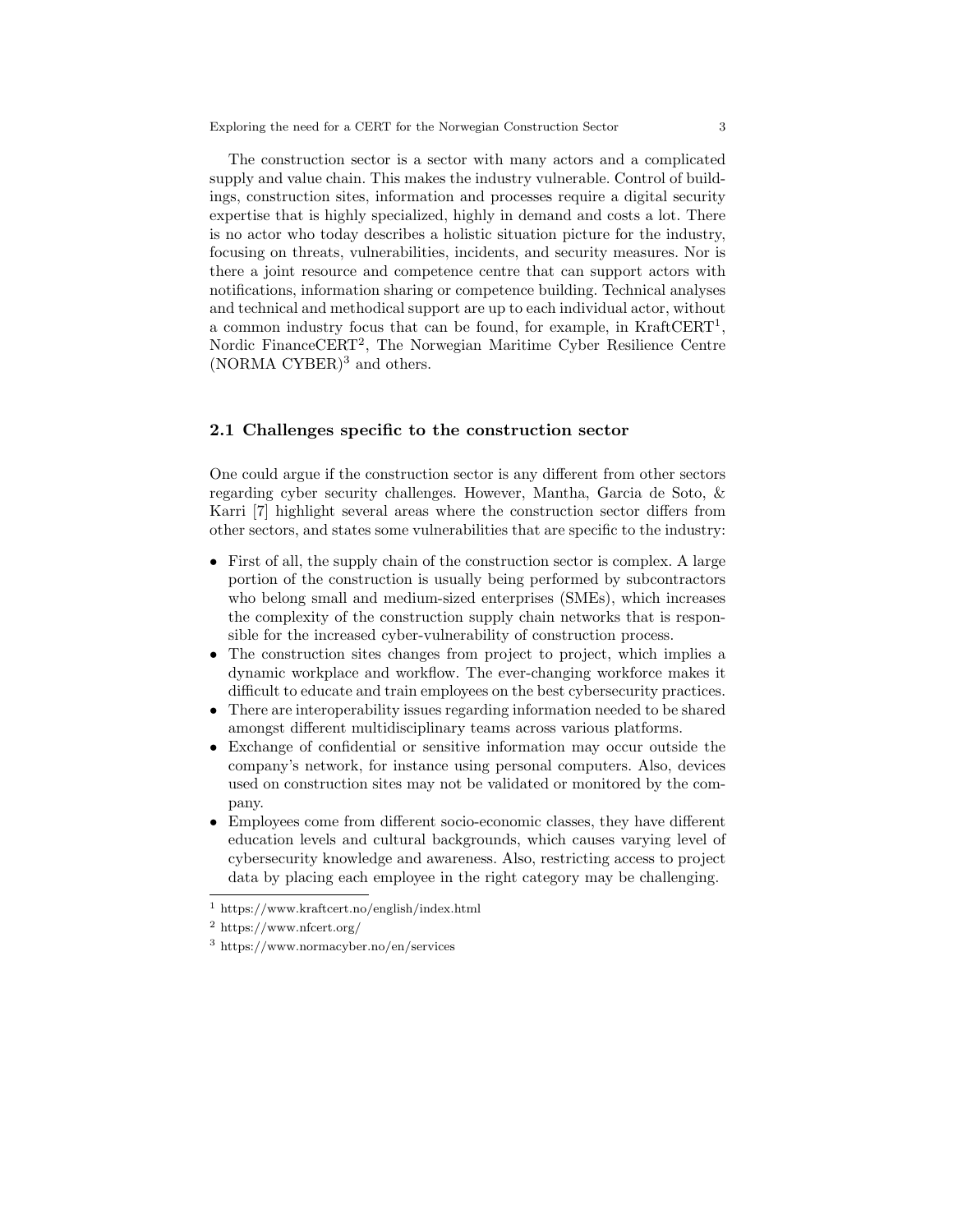- Different stakeholders have different interests. Contractors are interested in maximising the profit, whereas an owner tries to minimise the total budget.
- The project teams may vary also for similar projects. This is a major limitation in the context of cybersecurity, considering that the cybersecurity policies may differ among each of the participants, and developing a synergy every time with a new set of project teams is challenging and may impact the productivity.

According to Skopik, Settanni & Fiedler information provided by national CERTs, who often take the role as contact point for coordinating and aggregating security incident reports, is usually not targeted to vertical industry sectors [14]. The authors therefore suggest that sector-oriented views, along with rich information and experience reports, are required to make CERTs more effective.

The authors of [17] describes the construction sector as a sector with complex interactions, different stakeholder interests, and lower profit margins, which make it difficult for the sector to directly adopt existing cybersecurity standards and practices from other industries. They also state that "existing cybersecurity threat models does not correspond to the life cycle phases of a construction project due to the unique communication structure and corresponding cybersecurity challenges" [17].

In [15] the authors highlight some characteristic challenges in the construction sector. They mention the changing environment and lack of stability on-site, and how this increase the challenge of providing cybersecurity during the construction phase. Besides, potential cyberattacks raises safety concerns with regards to the human interaction with machines. The authors emphasises the need for understanding potential threats agains operational technology on construction sites, detecting security vulnerabilities, and providing mitigation methods [15].

The authors of [10] have studied the lack of innovation and technological progress in the construction industry. They investigate which technologies are taken into use and the current state-of-the-art of these technologies. In the article they emphasises some challenges specific to the sector that may have had an effect on the integration of innovative technologies, such as tight collaboration with customers, subcontractors and other stakeholders, and on-site-based, complex projects which requires specialist knowledge. Besides, small and medium-sized enterprises with limited capabilities for investments in new technologies dominates the sector [10].

## 2.2 Working method and analytical framework

The goal of this research was to investigate the need for a sector specific CERT in the construction industry, to consider what challenges the industry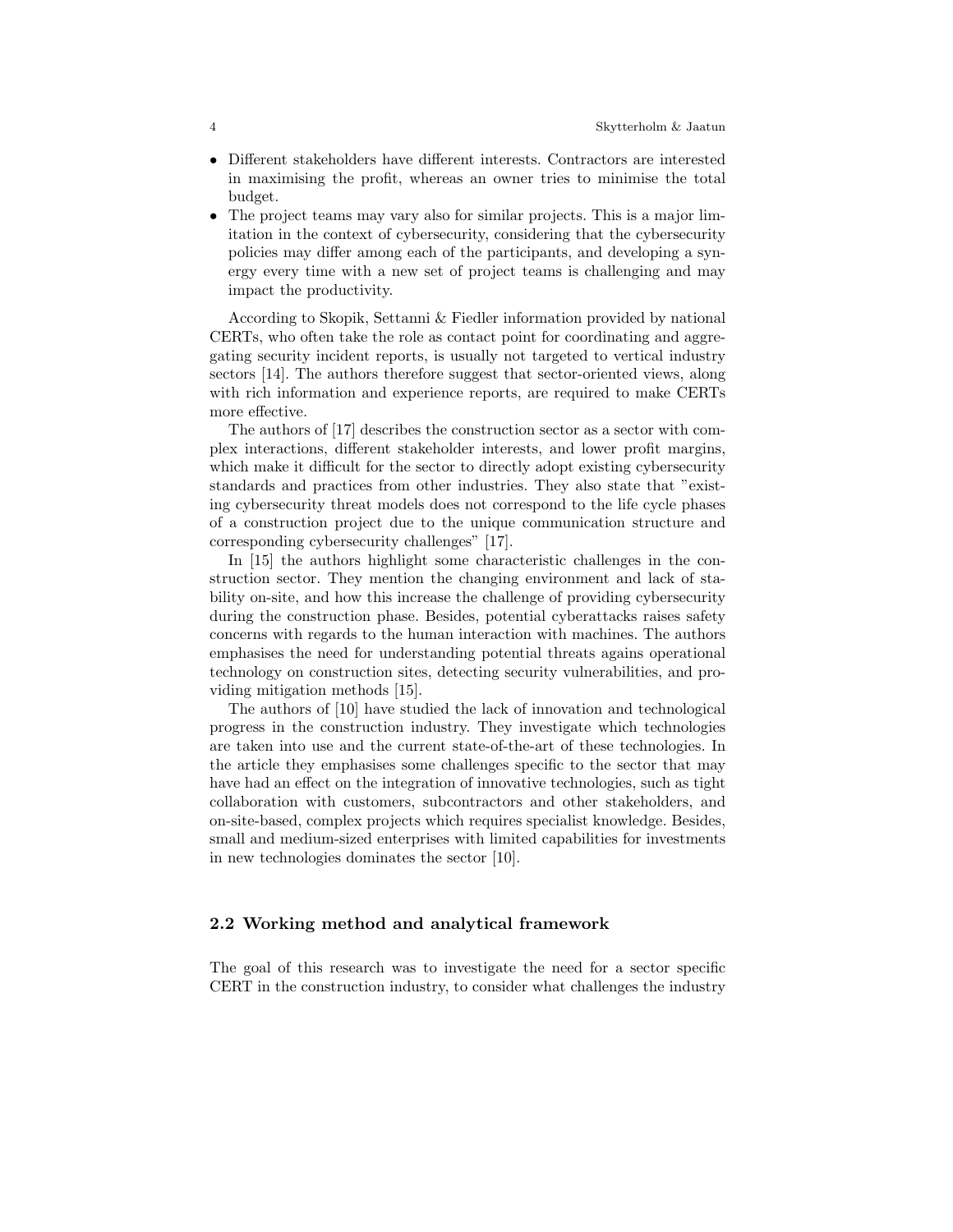faces today, and how incidents are managed. The paper is based on interviews and review of relevant literature, and builds on our previous work [6].

We invited twenty-four actors to participate in interviews. Among these, eight actors agreed to participate. Five of the actors felt that they were not relevant participants, and two did not have the resources or time to participate. The remaining nine did not respond to our requests. See Fig. 1 for a graphical representation. One of the scheduled interviews had to be postponed, and we were unable to agree on a new interview slot.



Fig. 1 Invitations to industry actors

In addition to interviews with actors from the industry, the project has interviewed three experts in national emergency response units for ICT security (CERT), as well as one provider of ICT security services. A total of 11 interviews have been conducted.

When recruiting participants to the interviews we aimed to involve people from both smaller and larger construction companies. Despite the difficulties of recruiting participants, we obtained a variation in the size of the participating companies (see Table 1).

90% of the interviewees have responsibility for the cybersecurity in the company, and the remaining 10% have a high or leading position.

All information from informants is anonymised in the paper. All information that can be associated with company names in the paper is taken from open sources.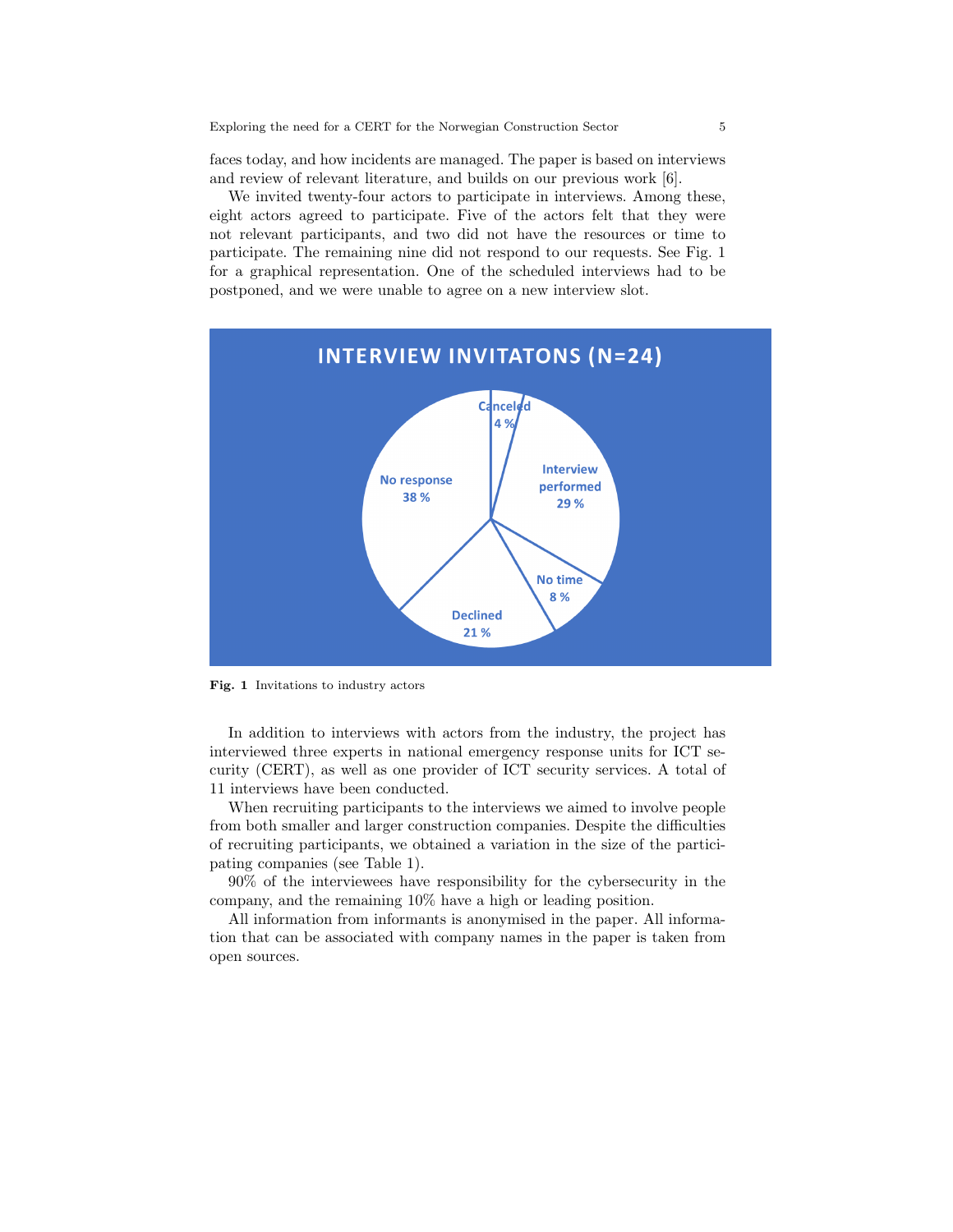Table 1 Number of employees at participating actors

| Employees | $# \text{Actors}$ |
|-----------|-------------------|
| 50        |                   |
| 50-499    | ٦                 |
| 500-1499  | 2                 |
| 1500-3500 | 2                 |
| 3500      |                   |

The interviews were semi-structured and an interview guide with some pre-made questions was used (see Appendix A). The interview guide was primarily used to ensure that the main topics of concern were discussed and to keep track of time during the interview sessions. We were two people conducting the interviews, where one had the role as interviewer and the other as note taker. The roles stayed the same during the entire project. After each interview we had a brief sum-up to discuss the findings and ensure that lost information was kept to a minimum.

The notes from each interview were analysed using an analysis software called Nvivo. Nvivo allowed us to encode the findings from each interview, easing the process of structuring and connecting the findings from all of the interviews. The coding resulted in four main topics which is presented in Section 4.

## 2.3 Limitations

As with the majority of research with busy industry practitioners, participant numbers were low. However, we experienced data saturation in the form of the actors largely agreeing on the needs of the industry and the challenges they face. Besides, triangulation with published material have helped to strengthen the reliability of the findings [17, 15, 14, 7, 10, 8, 1, 4].

The authors therefore suggest that sector-oriented views, along with rich information and experience reports could help to make CERTs more effective.

## 3 National frameworks for ICT security

This section presents national frameworks for ICT security, and the responsibilities and tasks of response units. Furthermore, there is an overview of Norwegian response units for ICT security, and examples of the types of tasks the different types of units have.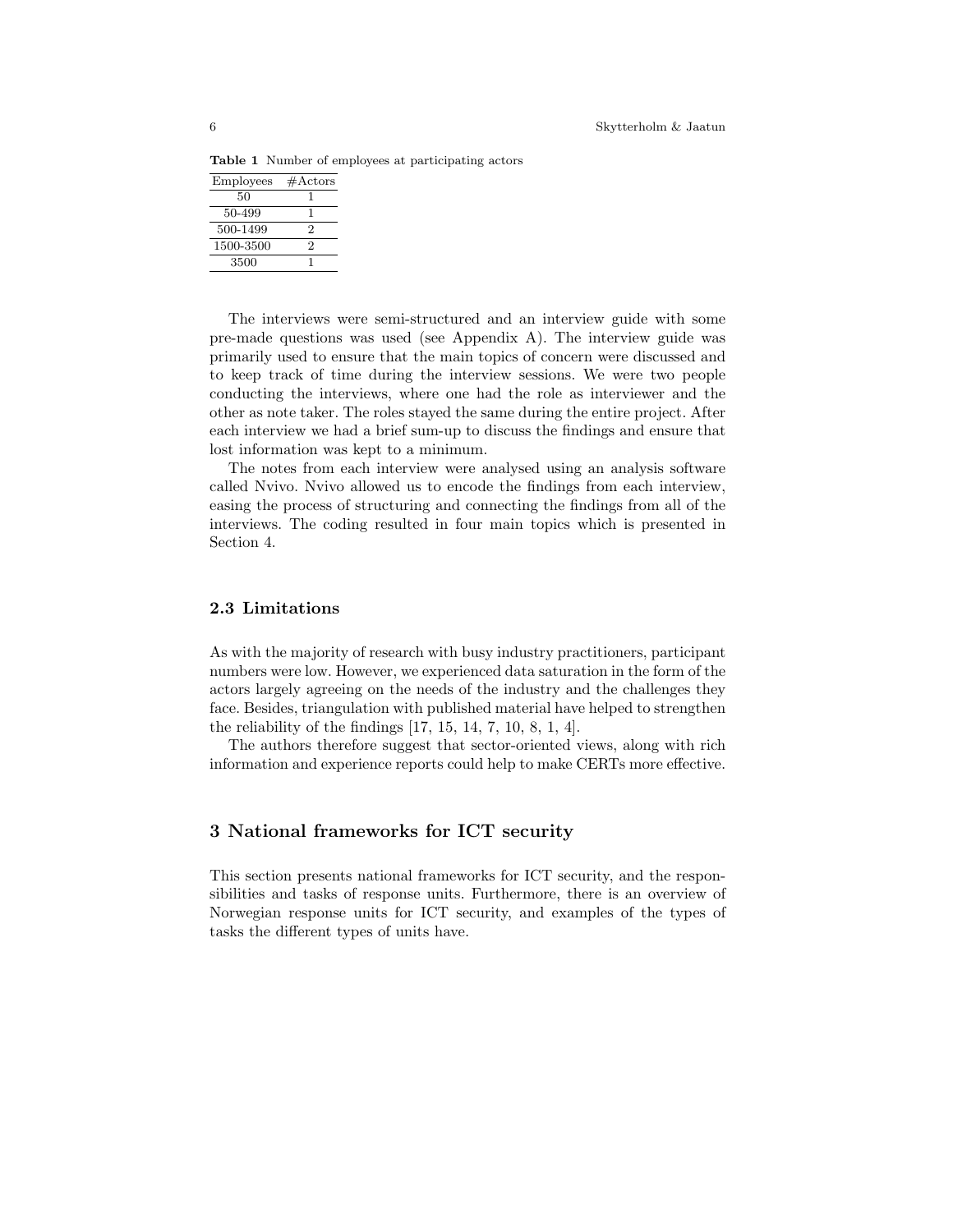#### 3.1 Framework for handling ICT security incidents

The Norwegian Ministry of Justice and Public Security has developed a framework for dealing with ICT security incidents as a key measure to contribute to strengthening the national ability to detect and deal with digital attacks [9].

The purpose of the framework is to uncover and clarify efforts between relevant actors to deal with serious ICT security incidents that affect across sectors, as well as to contribute to creating a good situational overview through aggregation and coordination of information on all relevant ICT security incidents. The framework sets requirements for the tasks that response units must take care of and what characteristics the response units must have. The framework also describes the capabilities the enterprises themselves are expected to have related to handling ICT security incidents.

The target group for the framework is public and private enterprises that are important for critical infrastructure and/or critical societal functions, sectoral response units, authorities that have a role related to the management of ICT security incidents and the ministries. The framework is not binding on private legal entities, but all ministries are encouraged to incorporate key private actors through agreements that ensure that enterprises (state administrative bodies and private legal entities) report incidents to NSM via sectoral response units.

#### 3.2 Sectoral Response Units

The National Strategy for Information Security [8] published in 2012 assumes that the sectoral response units will play a central role in incident management. In 2016, the EU issued a separate directive (a.k.a. the NIS directive) on cybersecurity stating that Member States should ensure that they have well-functioning Cybersecurity Incident Response Teams (CSIRTs) [4]. So far, the NIS Directive has not been included in Norwegian legislation, but a limited number of Norwegian sectoral response units have been established.

The Government's goal is to ensure that there are response units in all sectors of society. An important task for a sector specific response unit is to ensure that all relevant actors receive the correct notification information in order to initiate the necessary measures as quickly as possible. The sector specific response units shall be the Norwegian Cyber Security Centre's (NCSCs) point of contact in connection with ICT security incidents.

A sector specific response unit has authority in the sector and can impose measures both in prevention and management, while the NCSC will have overall alerting and coordination responsibility. Communication with individual enterprises shall be safeguarded or coordinated with sectoral au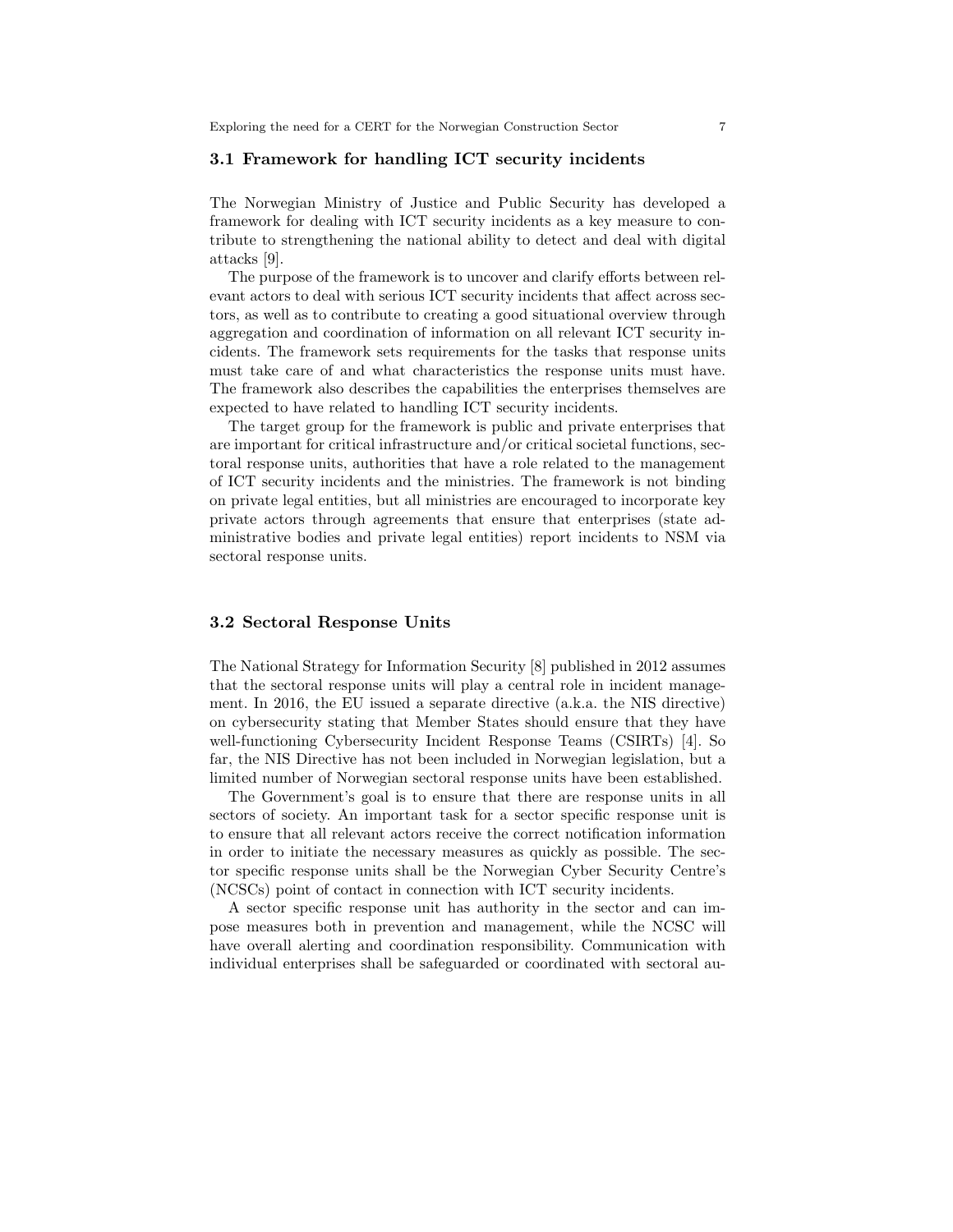thorities. The enterprises themselves have a responsibility to be able to ensure security and handle incidents.

An example of a response unit is KraftCERT which is a response function for the energy sector, but in recent years also for other industries such as water & wastewater and oil  $\&$  gas. Membership in KraftCERT is voluntary, and the business must pay a membership fee.

The United Nations Group of Governmental Experts on Developments in the Field of Information and Telecommunications in the Context of International Security (2015) [1] has provided a statement on cyber norms which also calls for establishing CERTs. As a confidence-building measure the States should consider additional measures to strengthen cooperation by for instance expanding the support practices in CERTs or CSIRTs such as information exchange and enhancing regional and sector-based cooperation [1].

Today, there is no formal response unit within the construction sector.

#### 3.3 ICT Security Units (CERT)

There are a number of different response units for ICT security in Norway. Some are at the national level, some are at the sector level, some are internally in a company and some suppliers offer ICT security services within emergency preparedness. Examples of Norwegian CERT functions are given in Table 2. These are entities that are all members of the international "Forum of Incident Response and Security Teams"<sup>4</sup> . Below is briefly rendered example of tasks for the different types of organizations.

Based on the definition, it appears that handling incidents is the main focus of a CERT. However, the tasks of a CERT often involve far more than managing and restoring IT events. Prevention of incidents such as mapping, protection, detection and notification is often included as tasks in a CERT.

#### 3.4 International Collaboration Forums

There are a number of collaborative forums for sharing information and experience regarding ICT security incidents.

Internationally, the term "Information Sharing & Analysis Centre" (ISAC) is used for collaboration between public and private for sharing information and experience from combating and handling ICT security incidents. An ISAC can be specific to a sector. EE-ISAC is an example of a European cooperation forum that includes several European energy companies. FIRST is a global member forum for collaboration between trusted CERT actors. The

<sup>4</sup> https://www.first.org/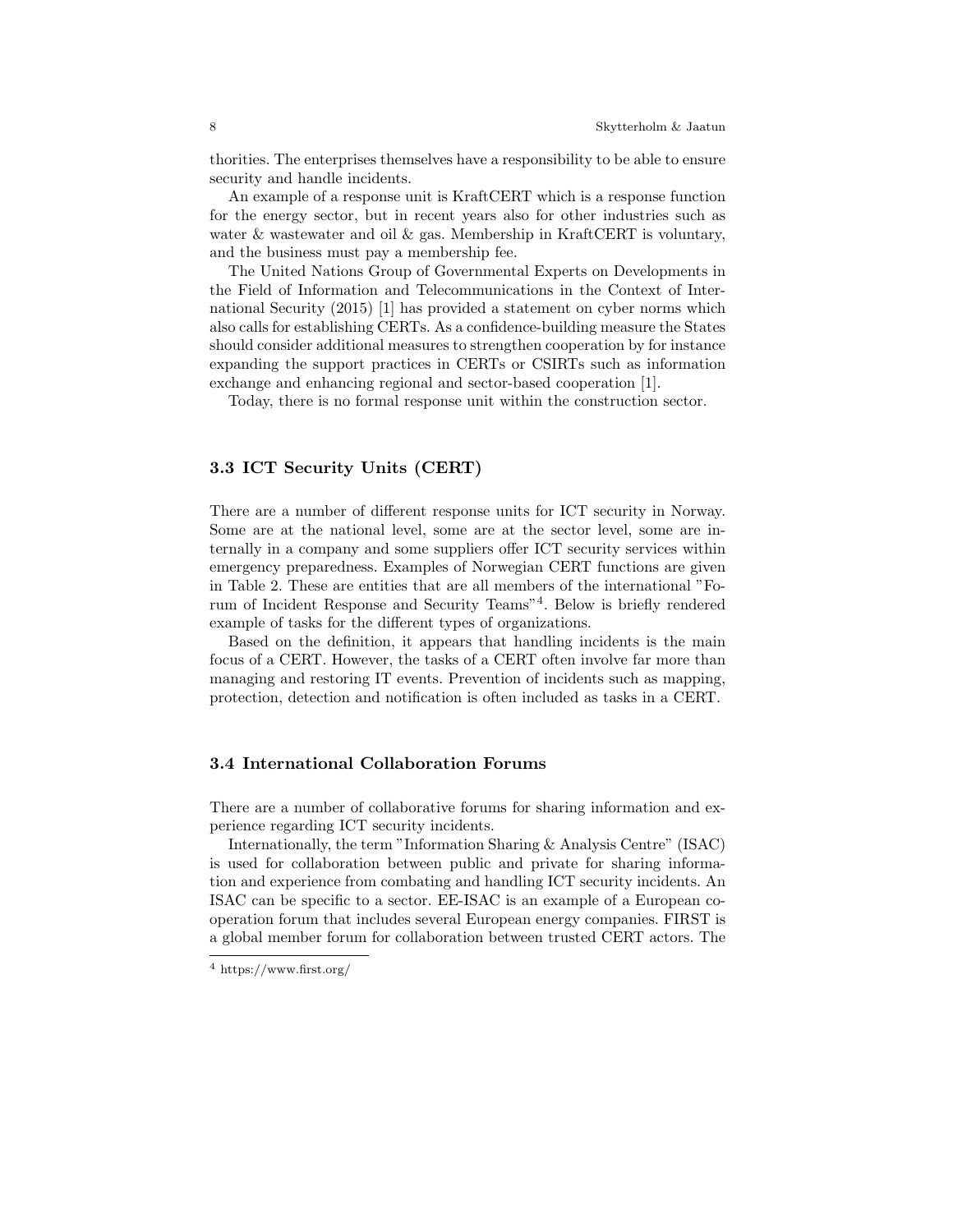|  | <b>Table 2</b> Norwegian actors that are members of FIRST |  |  |  |  |  |  |
|--|-----------------------------------------------------------|--|--|--|--|--|--|
|--|-----------------------------------------------------------|--|--|--|--|--|--|

| Short name               | Full name                                                                        | Host organisation                                                                 | Type of organization                      |  |  |
|--------------------------|----------------------------------------------------------------------------------|-----------------------------------------------------------------------------------|-------------------------------------------|--|--|
| BF-SIRT                  | Basefarm SIRT                                                                    | Basefarm AS                                                                       | Data center/cloud service ven-<br>dor     |  |  |
| Defendable CERT          | Defendable CERT                                                                  | Defendable AS                                                                     | ICT security service vendor               |  |  |
| DNB CDC                  | DNB Cyber Defense Center DNB ASA<br>(IRT)                                        |                                                                                   | Finance sector                            |  |  |
| EkomCERT                 | Nkom EkomCERT                                                                    | Norwegian<br>Communications Public body<br>Authority (Nkom)                       |                                           |  |  |
| Equinor CSIRT            | Equinor Computer Security In- Equinor ASA<br>cident Response Team                |                                                                                   | Energy sector                             |  |  |
| HelseCERT                | HelseCERT                                                                        | Norsk Helsenett SF                                                                | Public body                               |  |  |
| <b>KCSC</b>              | Cyber<br>Kongsberg<br>Center                                                     | Security Kongsberg<br>Defence<br>Aerospace                                        | and Industry sector                       |  |  |
| KraftCERT                | KraftCERT                                                                        | KraftCERT AS                                                                      | Energy sector                             |  |  |
| mIRT                     | mnemonic Incident Response mnemonic AS<br>Team                                   |                                                                                   | ICT security service vendor               |  |  |
| NCSC-NO                  | tre in Norway                                                                    | National Cyber Security Cen- Norwegian National Security Public body<br>Authority |                                           |  |  |
| Nordic Financial CERT    | Nordic Financial CERT                                                            | Nordic Financial CERT associ- Finance sector<br>ation                             |                                           |  |  |
| Norges Bank CSIRT        | Norges Bank CSIRT                                                                | Norges Bank                                                                       | Finance sector                            |  |  |
| Tax-IRT                  | The Norwegian Tax Admin-Skatteetaten<br>istration Operational Security<br>Team   |                                                                                   | Public body, Finance sector               |  |  |
| <b>TCERT</b>             | Telenor CERT                                                                     | Telenor Norge AS                                                                  | ICT/Telecom                               |  |  |
| UiO-CERT                 | University of Oslo Computer University of Oslo<br>Emergency Response Team        |                                                                                   | Research and education                    |  |  |
| <b>UNINETT CERT</b>      | UNINETT CERT                                                                     | UNINETT AS                                                                        | Research and education                    |  |  |
| Sopra Steria SOC Nordics | $2S-SOC$                                                                         | Sopra Steria AS                                                                   | ICT service vendor, including<br>security |  |  |
| SpareBank 1 IRT          | SpareBank 1 Incident Re- SpareBank 1 Utvikling DA<br>sponse Team                 |                                                                                   | Finance sector                            |  |  |
| Visma CSIRT/CC           | Visma Cyber Security Incident Visma AS<br>Response Team / Coordination<br>Center |                                                                                   | Software vendor                           |  |  |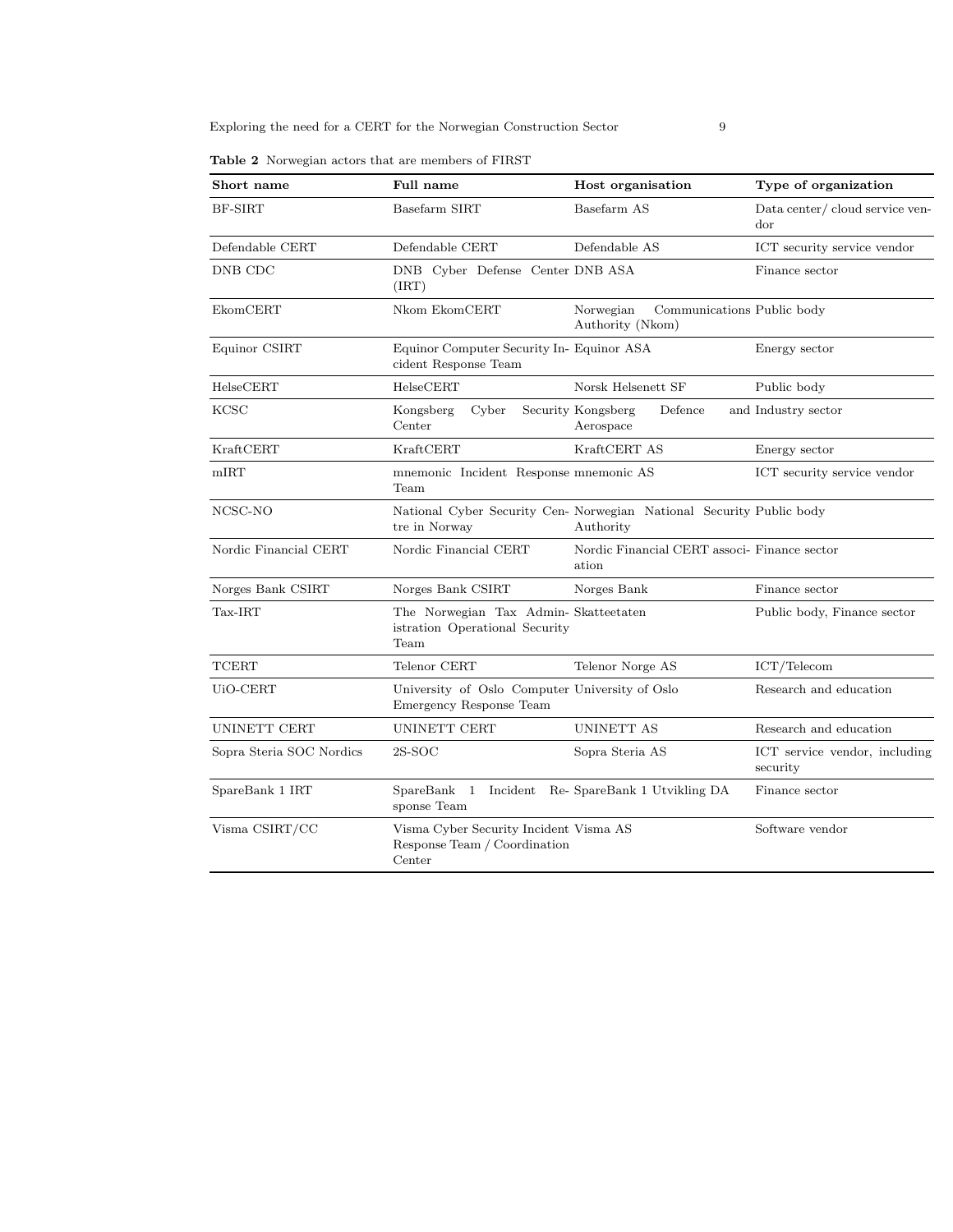forum currently has 605 members. Norwegian members of FIRST are shown in Table 2

## 4 Results from interviews

We have conducted online interviews with experts with security responsibilities from the construction sector from five contractor companies, one engineering and advisory company and a builder and property manager. In addition, we have spoken to three experts from different national CERTs, as well as a provider of ICT security services. In this section we present the results of the interviews categorised into four main topics. The interviews took place in the period September-November 2021.

The interview guide used in interviews with industry actors is given in Appendix A.

#### 4.1 Vulnerabilities

Seven informants define an ICT security breach as unauthorized access to data. One of the informants uses a slightly different definition, where an ICT security breach is described by employees losing one of their devices without notifying them, sharing their password with others or observing something suspicious without notifying.

Three of the actors have agreements with Microsoft that notify them if something abnormal is detected in their systems, and this is one of the ways security breaches are usually detected. Security breaches are also reported by employees or users who, for instance, have been granted access to systems or documents they should not have access to. Seven out of eleven respondents also receive notifications from third parties that monitor network traffic to and from their systems.

From the interviews, it is not clear what is the most frequent cause of security breaches. All the actors we spoke to could refer to ICT security breaches of varying severity, to which either they or their supplier have been exposed.

One of the actors says that they have been subjected to numerous attacks, and that the attackers often make use of "social engineering" and go through employees. Employee behaviour is therefore something they focus on. Many of the attacks are also often about financial crime. Another actor also told about a security breach where Social engineering was used as an entry gate.

Three of the actors have experienced being exposed to, or had, a provider that has been exposed to ransomware. One of the actors report that they received extortion claims, but that they did not pay them. They had a backup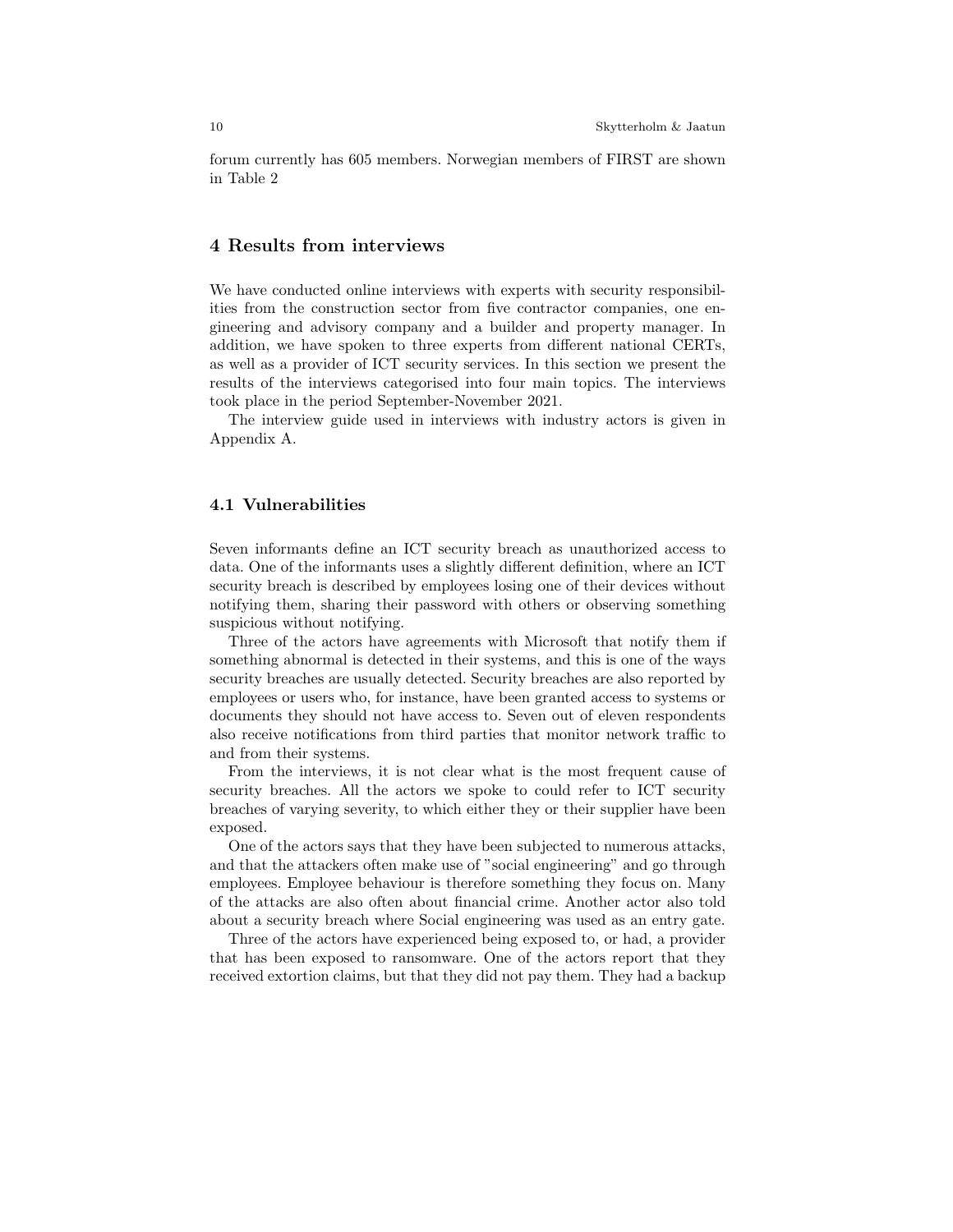of the systems, and wouldn't have come back any faster if they had paid the claim. It is not evident what was the entry gate for the ransomware.

#### 4.2 Incident management

There is a large gap between the internal IT resources among the actors. For example, one of the actors has no internal IT resources, only one selfappointed IT administrator, while another actor has an internal IT department with different service owners in charge of their services, and uses thirdparty providers for advice. Common to all of the actors is that they use third-party providers to handle ICT security incidents. All the actors who tell about specific ICT security incidents confirm this. Some of the actors have fixed agreements with their supplier, while one actor reports that they have no fixed agreements, but only contact a supplier when they need assistance. According to one of the actors we have spoken to, a normal Norwegian company will not have the expertise needed to restore the systems in the event of an ICT security incident, and that they must therefore hire specialist expertise anyway. Through our interviews, we have not uncovered actors experiencing challenges in cooperation and coordination of handling ICT security breaches.

## 4.3 Challenges facing the industry

One of the challenges mentioned by 50% of the actors is that the industry is immature. Through interviews, we have the impression that the maturity when it comes to cybersecurity/ICT security in the industry varies, both between the actors, but also within the companies. One of the actors mentions that the competence of the management is good, and that they understand the importance of implementing security solutions, while outwardly in the lines it is inferior. It is difficult for management to communicate the importance of, for example, two-factor solutions. Employees don't understand why it's necessary, and they find it cumbersome. Another actor says that they had no challenges in adopting this, because people are used to using it. A lack of IT expertise, both in terms of outdated and newer IT systems, is also a challenge. It is often difficult to obtain expertise in the older and outdated systems, as this competence sits in the head of an ageing workforce. It is often the younger ones who have expertise in the newer IT systems, but also here many do not have this expertise.

Another challenge mentioned by almost 40% of the actors, and can possibly be seen in the context of the point above, is that there are many who do things themselves, without thinking about what consequences it can have. Intervie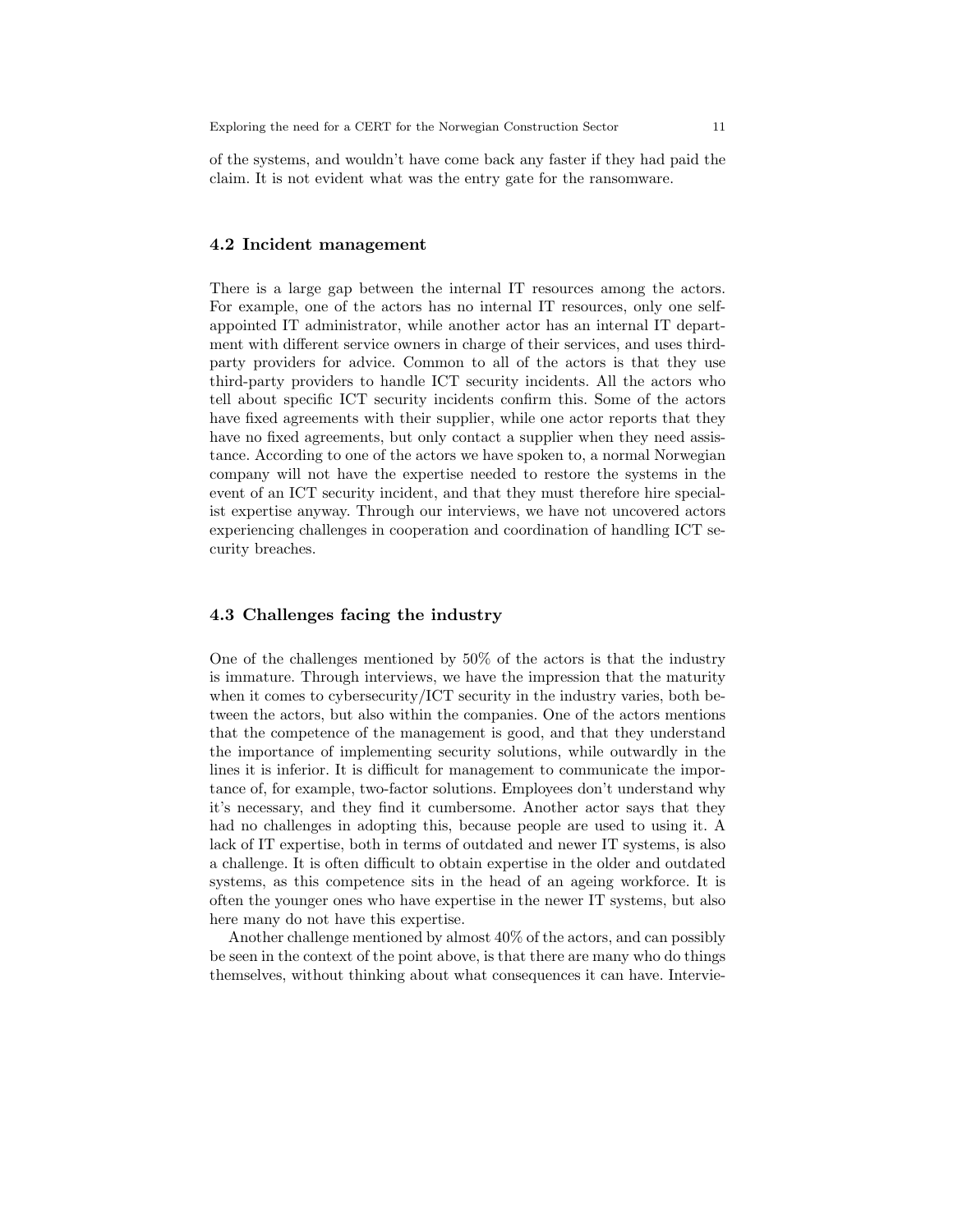wees mention for instance that some of the solutions are a bit "cowboy-like", and that they have, among other things, seen remote control systems that have been quite accessible to outsiders, or that servers have been placed in a building without securing them.

Having control over the suppliers and ensuring that they have ensured safety in a good way can be a challenge, and the actors therefore depend on having a strict structure here. When the Internet of Things (IoT) is used in barley, it is important to ensure safety so that these are not used as a backdoor into their systems.

## 4.4 Sector CERT

All the representatives who participated in the interviews say they would benefit from an industry-specific CERT. Two of the actors say that it might be appropriate to replace the Security Operations Center (SOC) that they have today with an industry-specific CERT, but that this depends, among other things, on technology, price and functionality. The other actors seem to have the greatest need and interest in a forum where one can share experiences and information.

Today, none of the actors share information about incidents among themselves, but everyone agrees that they had benefited from a forum for information sharing with other actors. Information they would like to share deals with, among other things, ICT security incidents, industry-specific vulnerabilities and industry-specific solutions to address these vulnerabilities, and also to raise awareness in the industry. Some also mention that they want a forum where they can share experiences and learn from each other.

Of the actors we spoke to, only one of them had been in contact with a CERT channel in connection with the handling of an incident. Due to receiving assistance from a supplier, the CERT channel considered that no further support was required from them. However, they had sporadic contact along the way, even though they were not actively involved in handling the incident. The actor was interested in knowing if the attack was one of many, or if it was targeted at them, but this could not be answered for sure, but they assumed that it was not targeted as they see that the frequency of such types of attacks is increasing.

As it is today, several of the CERTs may be relevant for some of the actors. The problem is that it can be difficult and unclear who to contact and in what situations. Some believe that this problem speaks against having an industry-specific CERT, as it makes it even harder to know who to deal with in different situations. On the other hand, the construction sector is large, and there is currently a lot going on on the technology side, which suggests either establishing an unit, or participating in existing units (CERTs).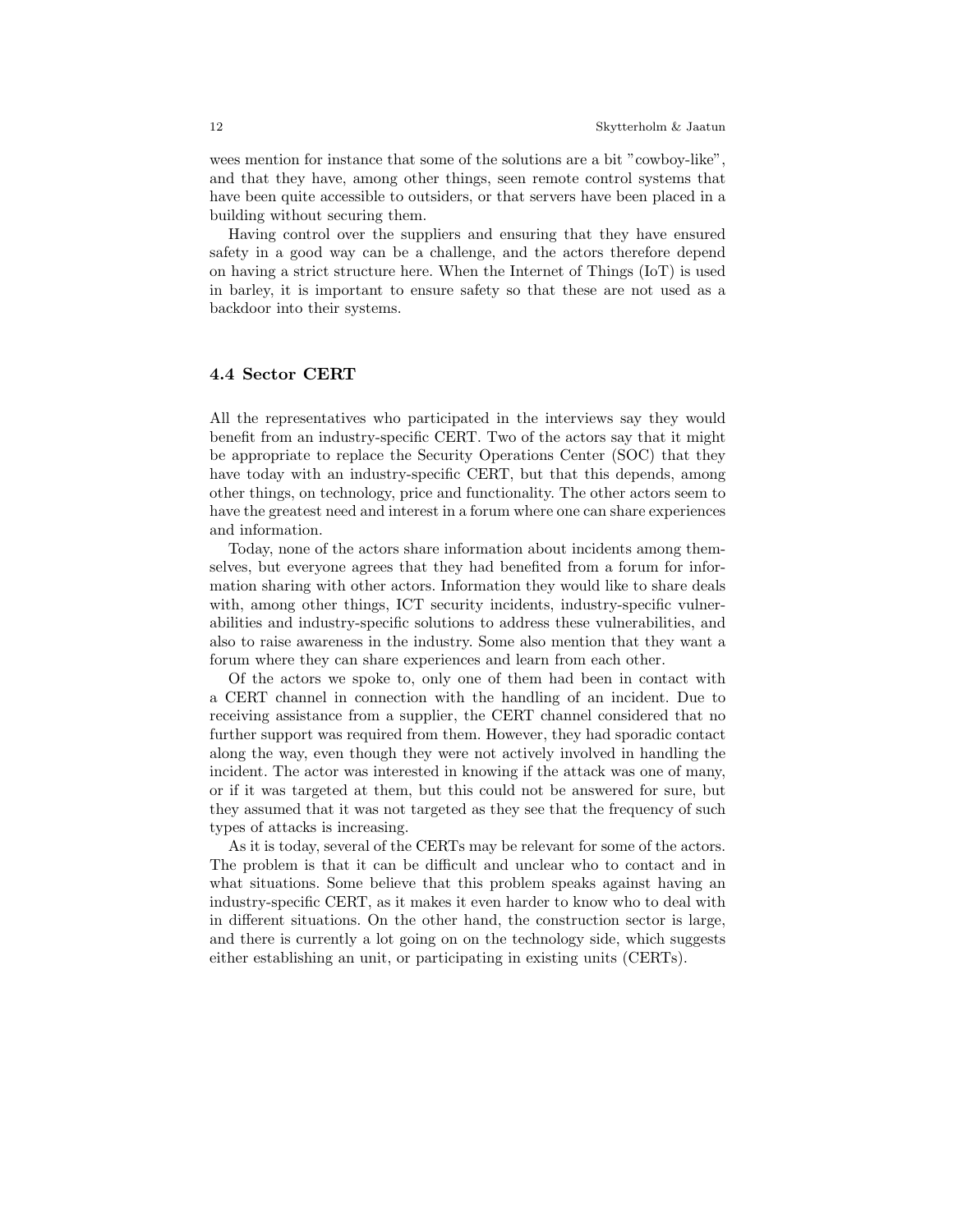The method used to attack systems in the construction sector is no different than if one were to attack another industry. One of the respondents could not see anything that makes the construction sector any more special than other response units that exist.

The price for hiring consultants to assist in dealing with ICT security incidents is already high. One of the actors says that it is difficult to understand how one should have managed to finance such a team that is ready to assist around the clock.

Another drawback mentioned is that IT security is already highly in demand, and that it will be difficult to get enough people with that expertise to be able to operate an industry-specific CERT.

One of the actors acknowledges that there may be challenges in bringing people along, and that it is not only two or three actors that contribute to the sharing of information. Through our interviews, however, it has emerged that all actors are positive about information sharing. One of the actors also says that there is no reason not to cooperate in this area. They are competitors, but sharing this type of information will not come at the expense of the competition between them. When it comes to information sharing about their own ICT security breaches, they have a common interest in hearing about each other's events.

From interviews with authorities and other CERT channels, it has emerged that creating an ISAC can be a good start. It is also easy for an ISAC to have a connection to the technical unit of NSM, and this contact they can have regardless of whether they are an ISAC, sector response unit or CERT, the only thing that changes is the requirements set by the NCSC. One of the established CERT's says that it is important to get a forum on security, regardless of whether it is a sector response unit or an ISAC.

The CERT channels we have been in contact with do not make any recommendations on whether or not an industry-specific CERT should be created. The most important thing is that the actors have a place where they can share and get information. If they only work alone, they will become a much easier prey for attackers. Whether this place is one of the established CERTs or if it is something industry-specific does not have much significance.

None of the actors we have spoken to use the traffic light protocol (TLP). Those familiar with the protocol have become familiar with it through reports or security assessments from others. One of the actors mentions that they have used TLP in internal risk assessments.

## 5 Summary and conclusions

The summary and conclusions below are based on the main impressions from the interviews with actors in the construction industry, national emergency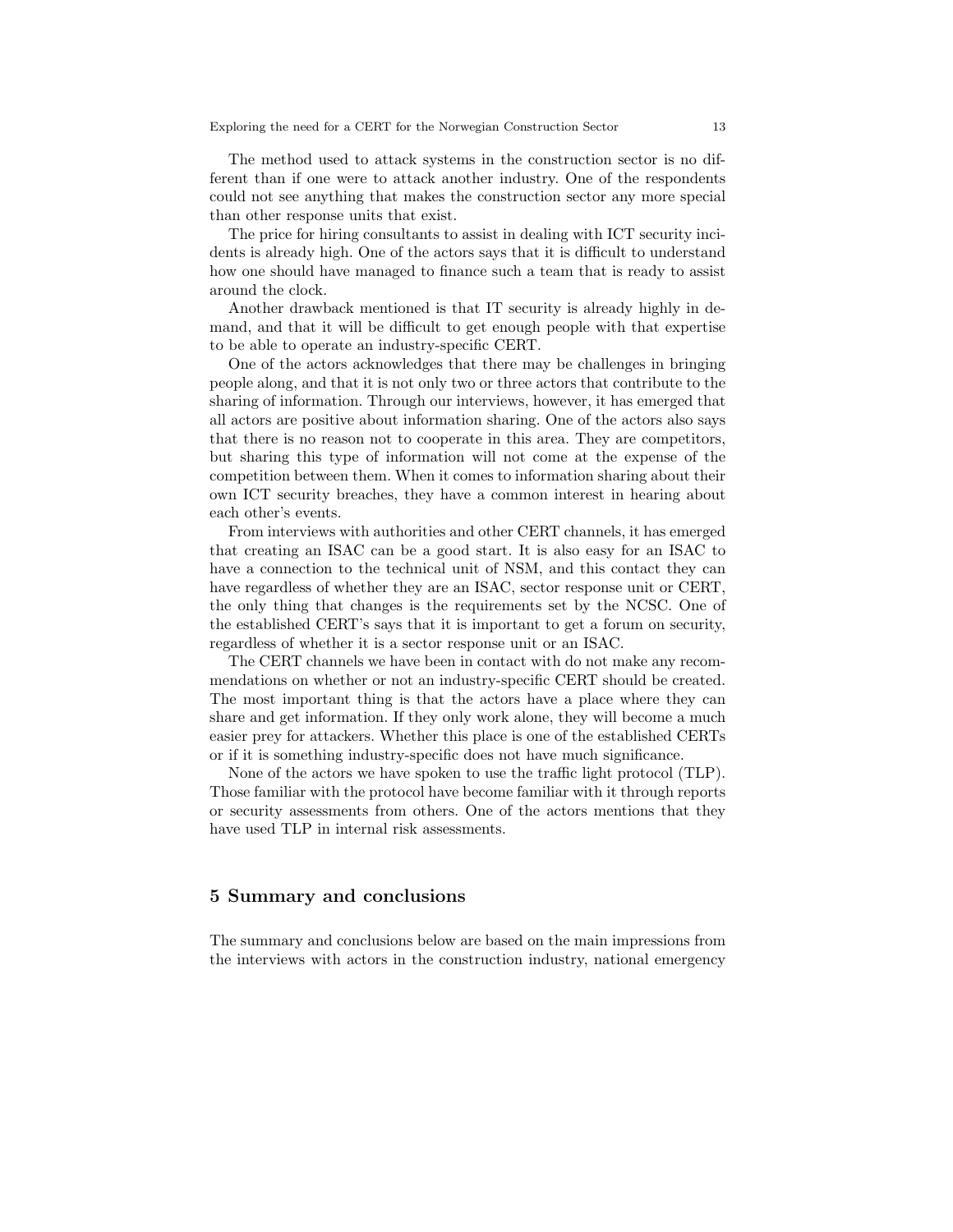response units for ICT security (CERT) and a supplier of ICT security services.

#### 5.1 The needs of the industry

There is a large degree of variation in internal IT resources among the participants who have participated in the study. Common to all of them is that they use suppliers to handle ICT security incidents, either through fixed agreements or by contacting suppliers when an incident occurs. According to one of the respondents, a normal Norwegian company will not have the expertise needed to restore the systems in the event of an ICT security incident, and that they will therefore have to hire specialist expertise to assist with the handling anyway.

Only one of the actors we have spoken to has an internal IT department that participates actively in handling incidents. This actor also uses suppliers to assist with incident management. From the interviews, there is nothing to indicate that a large actor with an internal IT department is able to handle ICT security incidents better than a small actor who only uses suppliers to handle the incident. The price for supplier services, on the other hand, is high, so the capacity of the actors to pay for these services will probably vary. If the incident is large enough, and it takes a long time to deal with it, then the differences between small and large enterprises may become clearer.

It seems that all the actors we have spoken to are pleased with how the incidents are handled today, and they make use of suppliers who assist with incident management. Based on this, we do not see a need for a separate response unit. On the other hand, some of the major actors would consider replacing the supplier/SOC that they use today in favour of an industryspecific CERT.

All the actors express that they would benefit from a forum to discuss industry-specific threats, incidents and security solutions, all of which are positive about information sharing. This can be a low-threshold measure that can either be operated on the basis of the larger construction sector actors, or by the actors joining forces on the "perform to capacity" principle to pay an external organisation to do so.

Interviews and experiences from other projects show that the construction sector is relatively immature, and that there is a high degree of variation in competence when it comes to cybersecurity/ICT security. There is a need for competence enhancement in this area throughout the industry. However, the findings also indicate that the construction sector is concerned with cybersecurity/ICT security, and wants an ISAC in order to raise competence in this area.

There are several challenges in creating a separate response unit for the construction sector. The cost of hiring consultants to assist in dealing with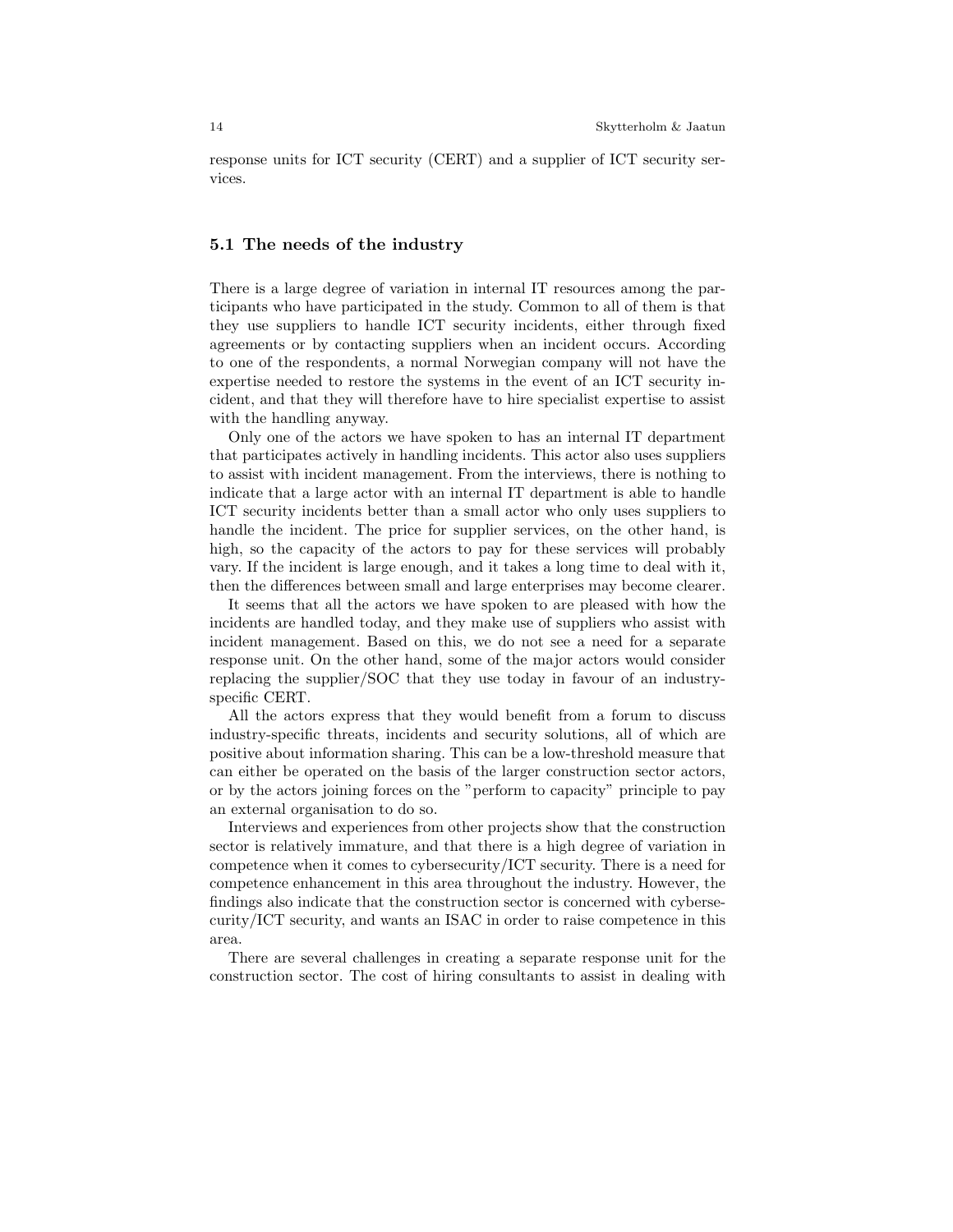ICT security incidents is already high, and one of the respondents says that it is difficult to envisage that a team that is ready to assist around the clock should be managed and funded. IT security is a highly sought-after expertise, and it is mentioned that it will be difficult to get enough people to be able to operate an industry-specific CERT. Another challenge mentioned is that it can be difficult to bring enough actors to such a unit, and also that everyone contributes information. There are currently several existing CERT units that may be relevant for the actors, but it can be difficult and unclear which of them to contact in different situations. Some believe that this problem speaks against having an industry-specific CERT, as it makes it even harder to know who to deal with in different situations.

From interviews with authorities and other CERT channels, it has emerged that creating an ISAC can be a good start. It is also easy for an ISAC to have a connection to the technical unit of NSM, and this contact they can have regardless of whether they are an ISAC, sector specific response unit or CERT, the only thing that changes is the requirements set by the NCSC. One of the established CERTs says that it is important to get a forum on security, regardless of whether it is a sector specific response unit or an ISAC.

#### 5.2 Organization of an ISAC

To run an ISAC, one needs a secretariat that is responsible for, among other things, organizing meetings and running a digital platform for information sharing. The secretariat responsibility can be rolled out between the members or it can be serviced to an external actor. Members of an ISAC must expect to set aside about two days a month. These days are used to participate in meetings, contribute information sharing on a digital platform, and participate in collaborative activities such as organizing campaigns, developing products or tools, and conducting sector analysis. When starting up an ISAC, it is recommended to start with few actors, to build relationships and trust. These relationships can also be used to create trust among several members. It is recommended that the membership size does not exceed 20-25 members, as many members can make the administration of the ISAC difficult [3]. Representatives from member companies should have sufficient expertise to provide information and benefit from discussions, and they must have the authority to represent the company and speak freely during the meetings. In addition, they must be able to contribute, or receive information at a relevant level (for example, strategic vs. technical level).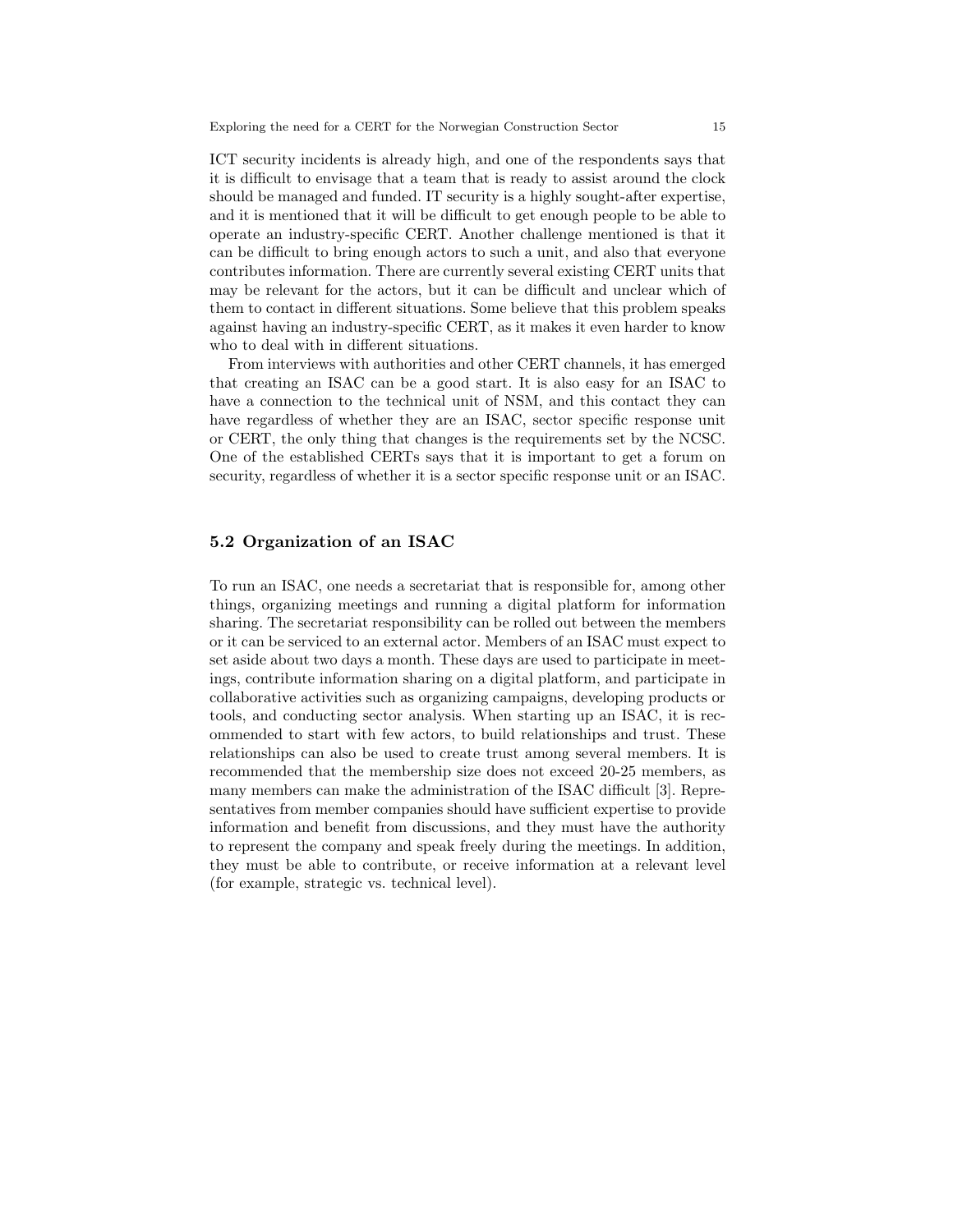## Acknowledgements

This work is based on research funded by Oslo Construction City AS. The authors gratefully acknowledge the support from Obos, AF Gruppen, Betonmast and Statsbygg, and the anonymous interviewees from the participating organisations.

## References

- 1. Assembly, U.G.: Group of governmental experts on developments in the field of information and telecommunications in the context of international security. UN Doc. A/70/174 22 (2015)
- 2. Bernsmed, K., Jaatun, M.G., Meland, P.H.: Safety critical software and security-how low can you go? In: 2018 IEEE/AIAA 37th Digital Avionics Systems Conference (DASC), pp. 1–6. IEEE (2018)
- 3. ENISA: Information sharing and analysis center (isacs) cooperative models (2018). URL https://www.enisa.europa.eu/publications/information-sharingand-analysis-center-isacs-cooperative-models
- 4. European Union: Directive (EU) 2016/1148 of the European Parliament and of the Council of 6 July 2016 concerning measures for a high common level of security of network and information systems across the union (2016). URL http: //eur-lex.europa.eu/legal-content/EN/TXT/PDF/?uri=CELEX:32016L1148&from=EN
- 5. Jaatun, M.G., Bodsberg, L., Grøtan, T.O., Moe, M.E.G.: An empirical study of cert capacity in the north sea. In: 2020 International Conference on Cyber Security and Protection of Digital Services (Cyber Security), pp. 1–8. IEEE (2020)
- 6. Jaatun, M.G., Bodsberg, L., Grøtan, T.O., Elisabeth Gaup Moe, M.: An empirical study of CERT capacity in the North Sea. In: 2020 International Conference on Cyber Security and Protection of Digital Services (Cyber Security), pp. 1–8 (2020). DOI 10.1109/CyberSecurity49315.2020.9138865
- 7. Mantha, B., de Soto, B.G., Karri, R.: Cyber security threat modeling in the AEC industry: An example for the commissioning of the built environment. Sustainable Cities and Society 66, 102682 (2021)
- 8. Norwegian Government: Nasjonal strategi for informasjonssikkerhet (National Strategy for information security [In Norwegian]) (2012). URL https://www.regjeringen.no/globalassets/upload/fad/vedlegg/ikt-politikk/ nasjonal\ strategi\ infosikkerhet.pdf
- 9. NSM: Rammeverk for håndtering av IKT-hendelser (framework for handling ict incidents [in norwegian]) (2017). URL https://nsm.no/getfile.php/133853-1593022504/ Demo/Dokumenter/rammeverk-for-handtering-av-ikt-sikkerhetshendelser.pdf
- 10. Oesterreich, T.D., Teuteberg, F.: Understanding the implications of digitisation and automation in the context of industry 4.0: A triangulation approach and elements of a research agenda for the construction industry. Computers in industry 83, 121–139 (2016)
- 11. Okstad, E.H., Bains, R., Myklebust, T., Jaatun, M.G.: Implications of cyber security to safety approval in railway (2021)
- 12. Onshus, T., Bodsberg, L., Hauge, S., Jaatun, M.G., Lundteigen, M.A., Myklebust, T., Ottermo, M.V., Petersen, S., Wille, E.: Security and independence of process safety and control systems in the petroleum industry. Journal of Cybersecurity and Privacy 2(1), 20–41 (2022)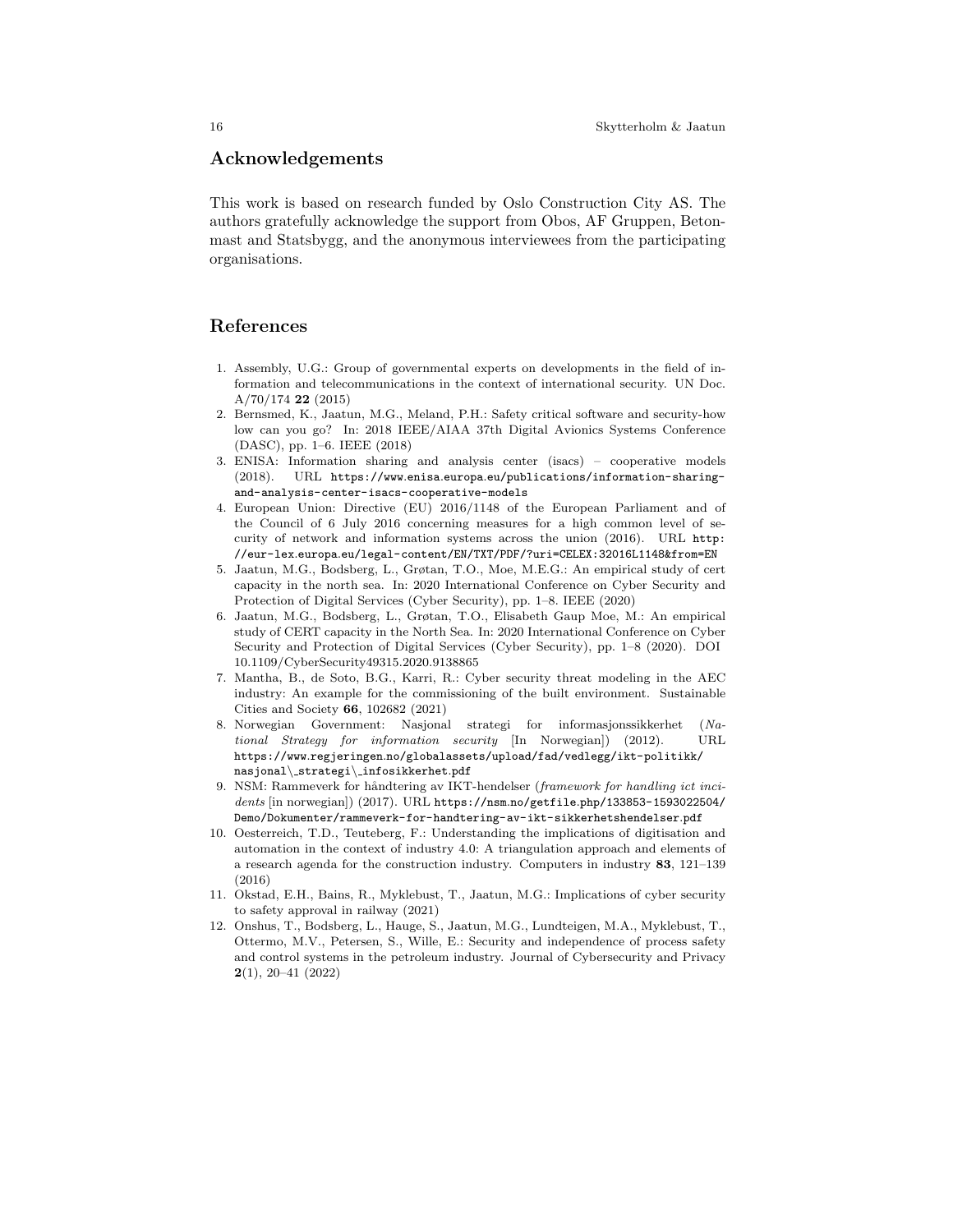- 13. PST: National threat assessment 2020 (2020). URL https://pst.no/alle-artikler/ trusselvurderinger/annual-threat-assessment-2020/
- 14. Skopik, F., Settanni, G., Fiedler, R.: A problem shared is a problem halved: A survey on the dimensions of collective cyber defense through security information sharing. Computers & Security 60, 154–176 (2016)
- 15. Sonkor, M., de Soto, B.G.: Is your construction site secure? a view from the cybersecurity perspective. In: ISARC. Proceedings of the International Symposium on Automation and Robotics in Construction, vol. 38, pp. 864–871. IAARC Publications (2021)
- 16. Telenor: Trusselrapport 2020 Trusselforståelse (Threat report 2020 Threat perception [In Norwegian]) (2020). URL https://www.telenor.no/om/digital-sikkerhet/ 2020/artikler/trusselforstaaelse.jsp
- 17. Turk, Ž., de Soto, B.G., Mantha, B.R., Maciel, A., Georgescu, A.: A systemic framework for addressing cybersecurity in construction. Automation in Construction 133, 103988 (2022)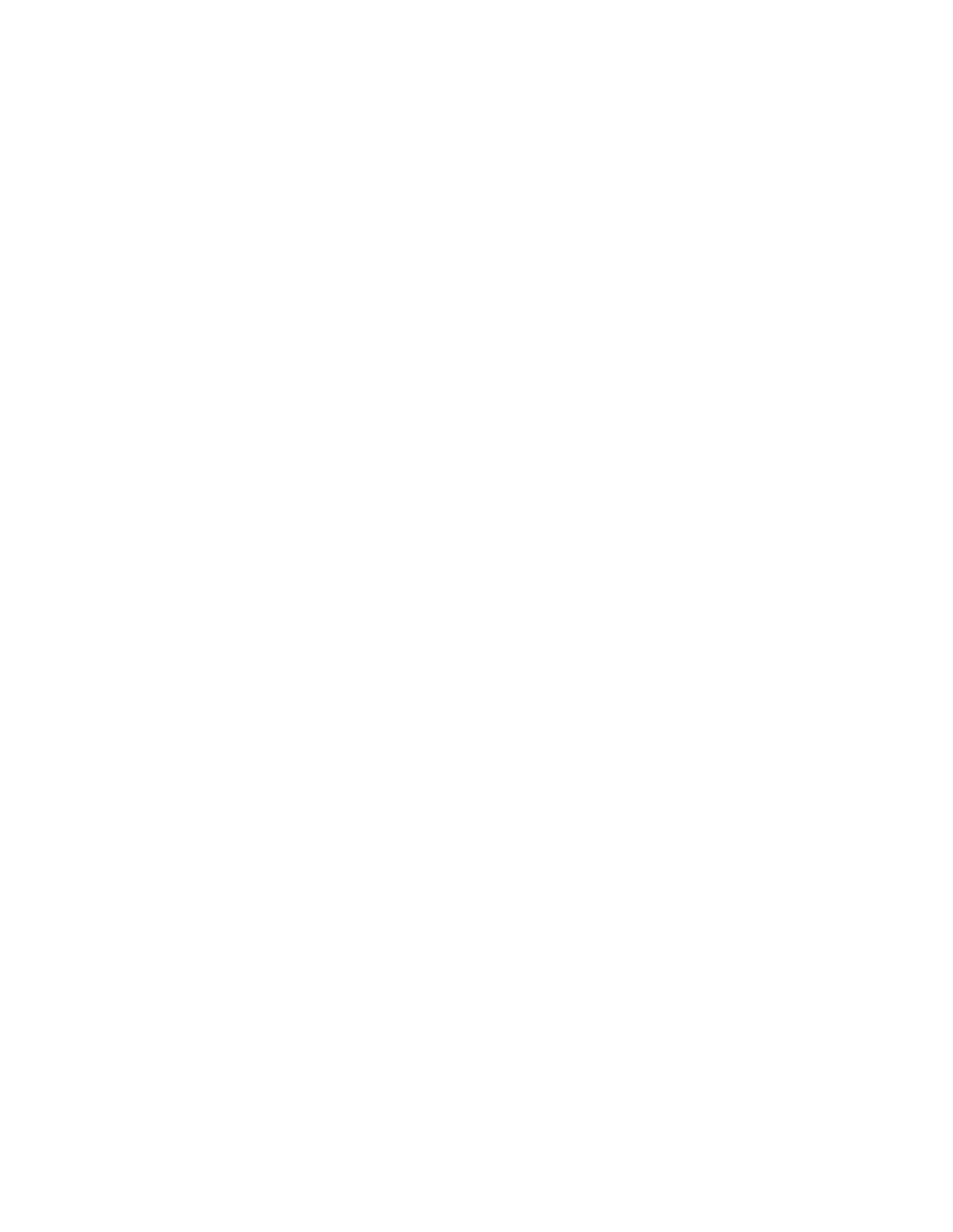# Appendix A

## Interview guide

## Background

- What is your role in the company?
- Can you describe how your role is linked to managing ICT security incidents?
- Is the term Operational Technology (OT) used in your company?

## CERT capacity in the construction sector

- What systems and routines fall under your responsibility? CERT capacity in the construction sector
- What do you consider especially challenging in your sector regarding protection against and managing of cyberattacks/ICT security incidents?
- What internal resources and roles are involved in ICY preparedness and incident management in your company?
- How do you define an ICT security breach?
- How are ICT security incidents usually discovered in your company?
- Do you have any plans for managing ICY security incidents?
- Are these plans included in trainings and exercises?
- Who is contacted in the event of serious ICT security breaches? When did you last update your contact lists?
- How do you collaborate with other actors on handling ICT security incidents?
- Do you see special challenges related to dealing with ICT security breaches in industrial process control systems and automation?